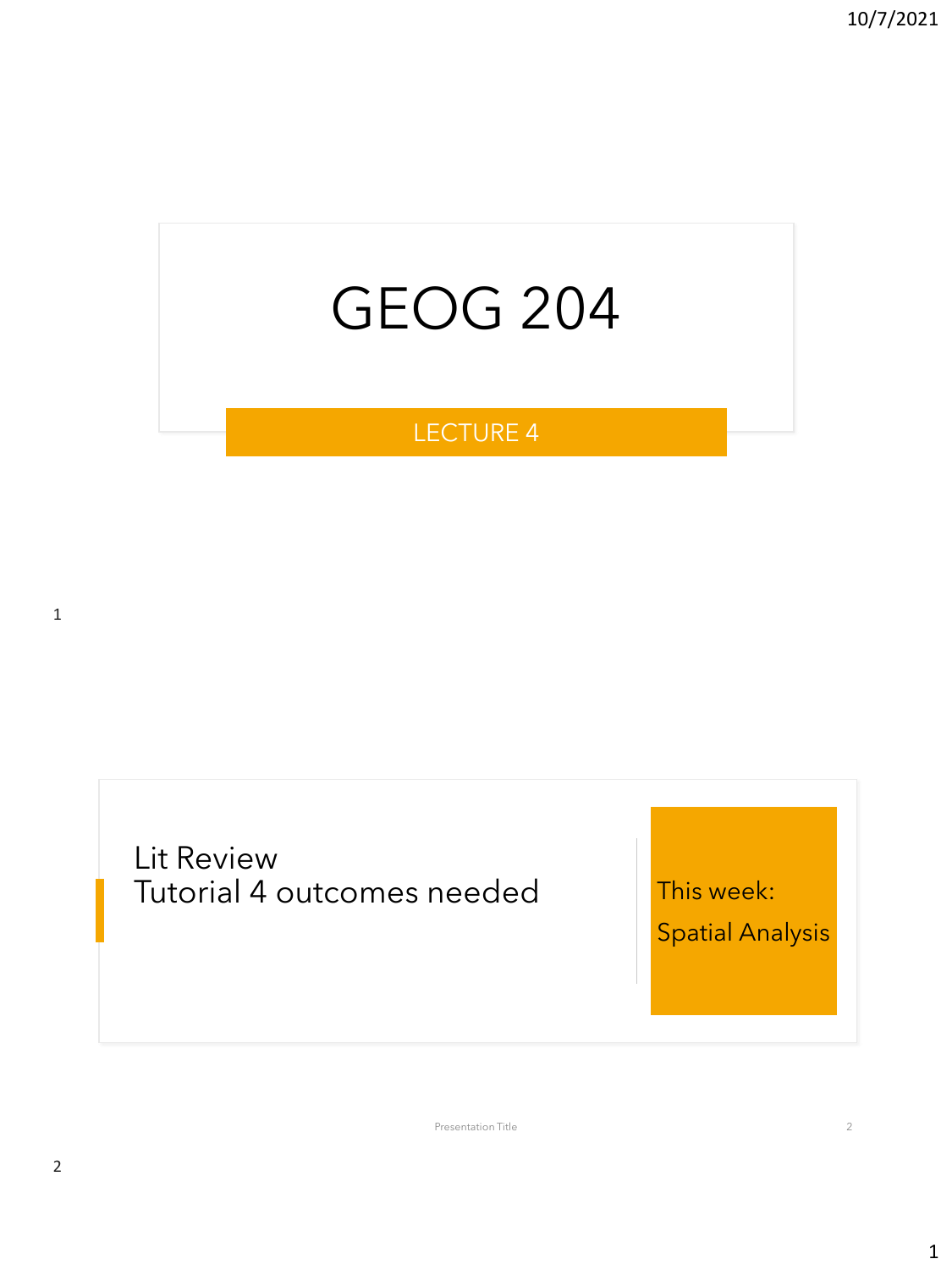3

4

#### Spatial Analysis

- In a GIS,
	- Data are usually grouped into layers (or themes).
	- The analysis functions of a GIS use the spatial and non-spatial data
	- Analysis functions are used
		- for maintenance of the data
		- Computing new information from the data
- Spatial Analysis can be viewed as:
	- Operations that use spatial data to derive new spatial information.
	- The most distinguishing purpose of a GIS

#### Spatial Analysis

#### • Analysis occurs using either:

- **Spatial location** e.g. wetlands near a pipeline; houses within 5km
	- Distinguishes GIS from a non-spatial analysis
- **Data attributes** e.g. wetlands with black spruce; houses in a given price range
	- Distinguishes GIS from 'non-GIS' mapping software
- **Comparative spatial statistics** 
	- e.g. trees are clustered.
	- e.g. wetlands clustered at local scale, uniform at regional scale
	- Statistical Spatial Data Analysis with ArcGIS, QGIS,….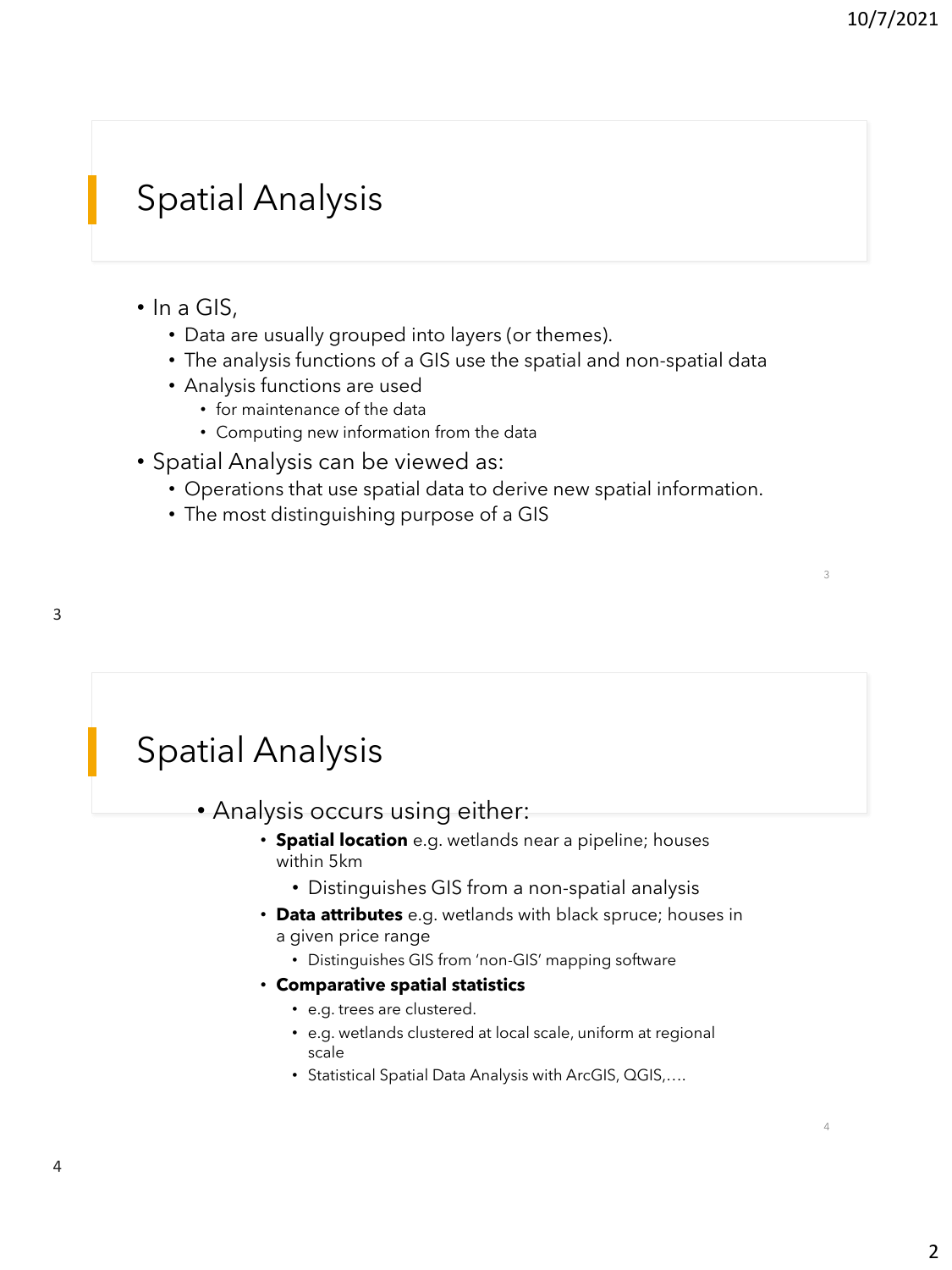

#### Spatial Analysis

- Analysis functions
	- Non-topological functions
		- Attribute values of spatial data
	- Topological functions
		- Individual data objects
			- Feature-based
				- individual data objects
			- Layer-based
				- all objects in a layer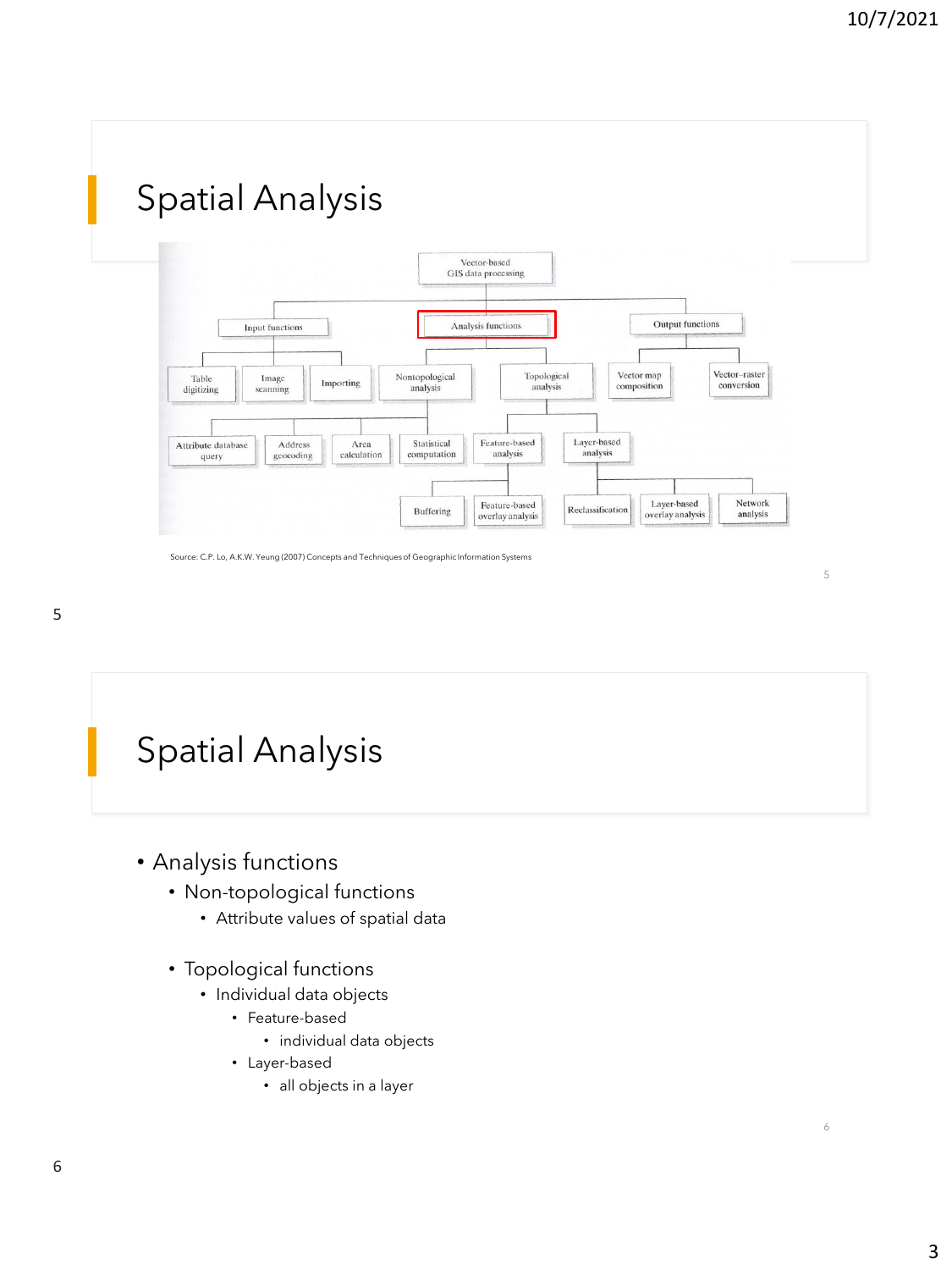

#### Nontopological Analysis

- Attribute Database Query Operations
	- **SELECT**: Extract data items in specified rows of a table *SELECT <attribute\_name> FROM <table> WHERE <condition\_statement>*
	- **JOIN (RELATIONAL JOIN):** Merges two tables based on the values in the columns of the tables

[a select statement] *<table\_1> JOIN <table\_2> ON table\_1.attribute= table\_2.attribute*  [a condition statement]

7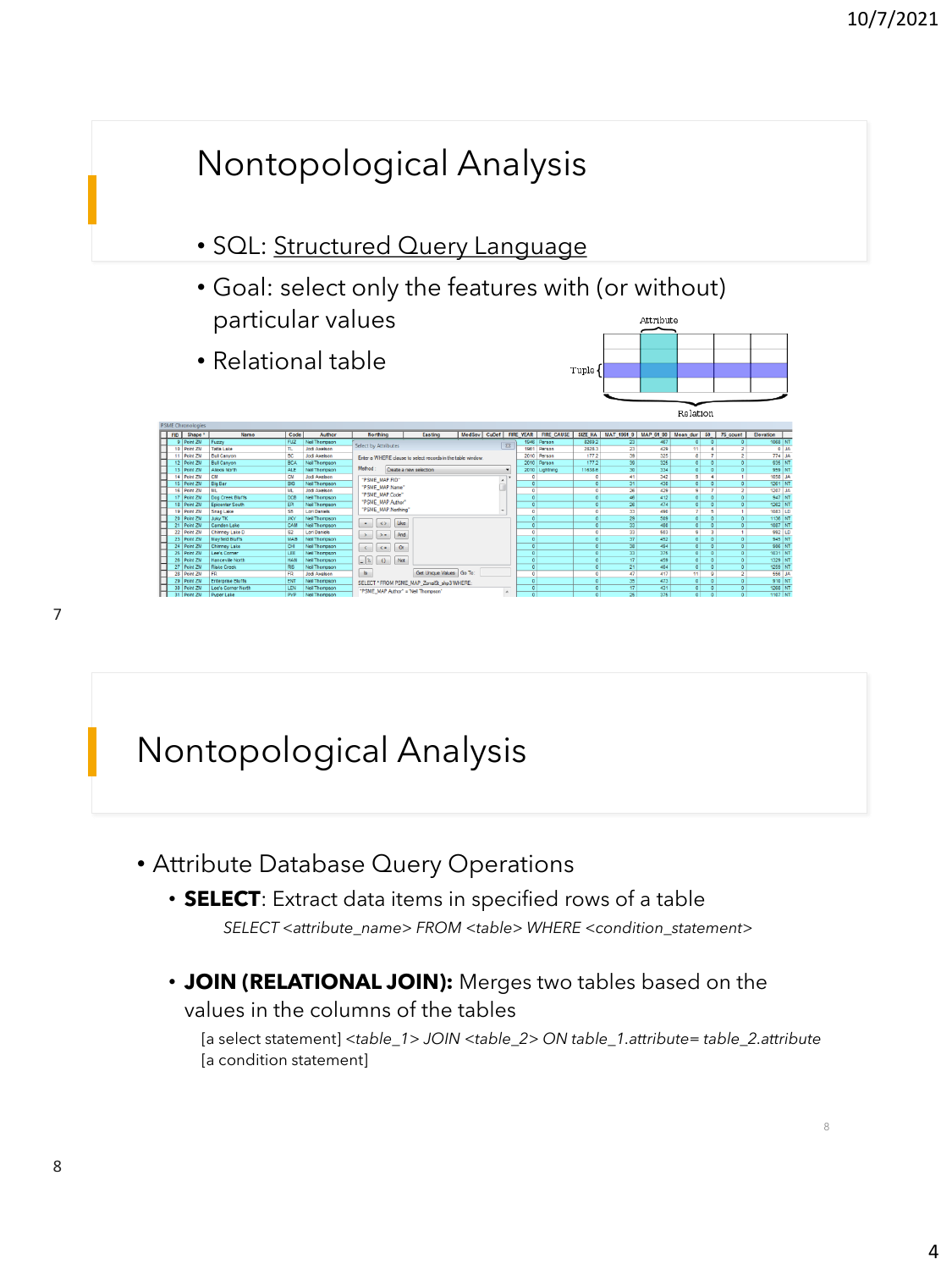#### Nontopological Analysis

- **Boolean Logic** (after George Boole, a 19th century mathematician)
	- "Create an expression reducible to a true or false condition".
- **SQL can use:** 
	- **Boolean Operators**
		- **And** (narrows the selection)
		- **Or** (expands the selection)
		- **Not** (excludes/reduces results)
		- **XOR** (A or B, but not both)
		- **Like (Similarity)**
			- **% is wildcard**
	- Relational Operators  $(=, >, <, >=, <=)$
	- Arithmetic Operators  $(+,-*,')$







| type = pine $AND$ age $> 100$ | selects all old growth pine                  |
|-------------------------------|----------------------------------------------|
| type = pine OR age $> 100$    | selects all pine and any type older than 100 |

*These may require the use of brackets to avoid ambiguity in complex queries e.g.*

 $type = pipe$  OR type = fir AND age > 100 selects any pine plus old growth fir

type = (pine OR type = fir) AND age > 100 selects old growth (pine and fir)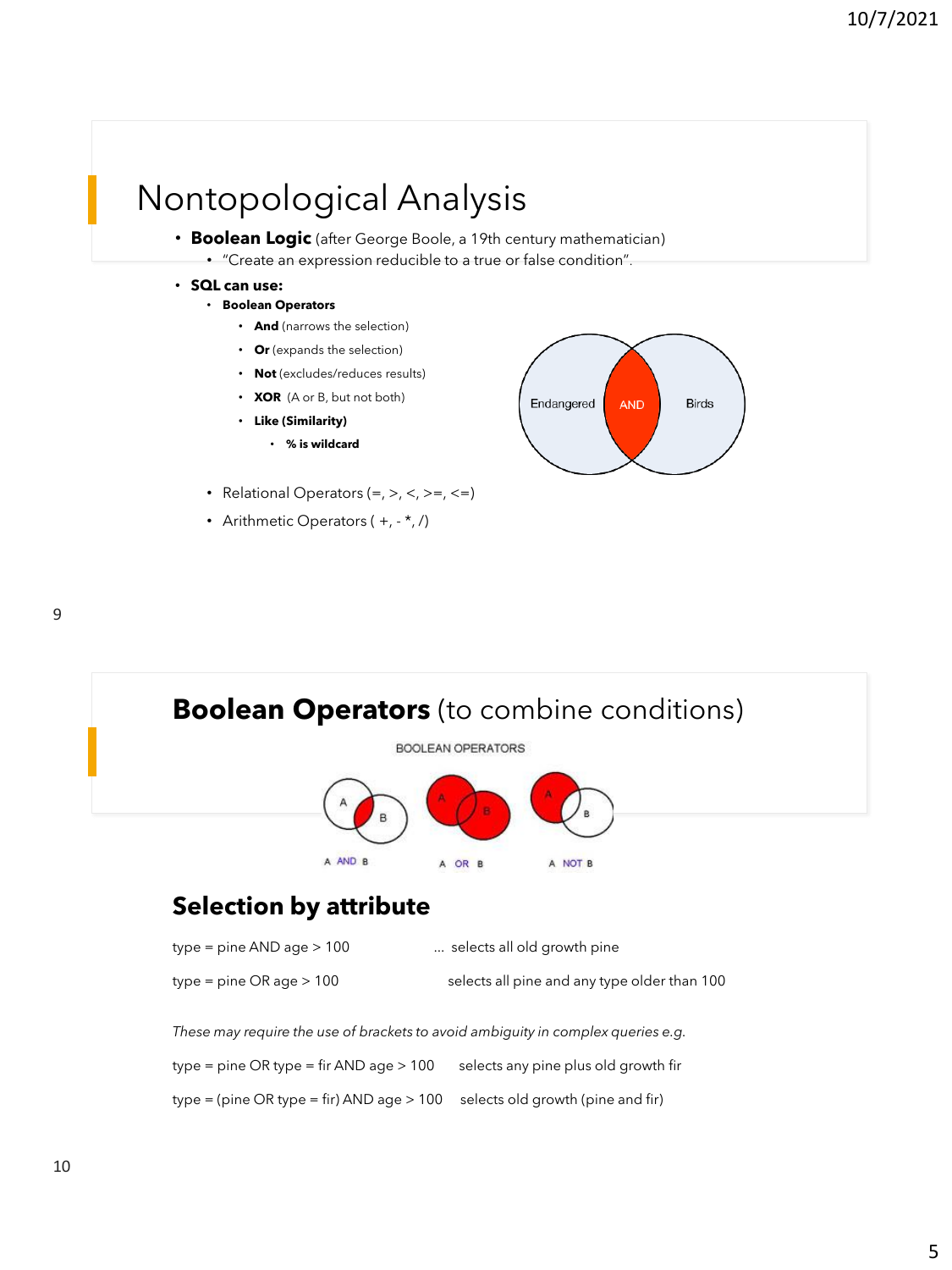# Nontopological Analysis

- Statistical Computation
	- Extension of attribute data query
	- Conventional statistical measures such as:
		- mean, maximum, minimum, range, standard deviation, frequency
		- Note: These are aspatial statistics
		- Note: Can't do statistics on text field.

## Nontopological Analysis

- Spatial Calculation
	- Spatial calculation of position, area, perimeter, distance, proximity
		- Algorithms are well known
	- An intermediate step to obtain new attribute data to support specific spatial analyses
	- Be sure that data are preprocessed
		- projection, coordinate transformation, measurement unit conversion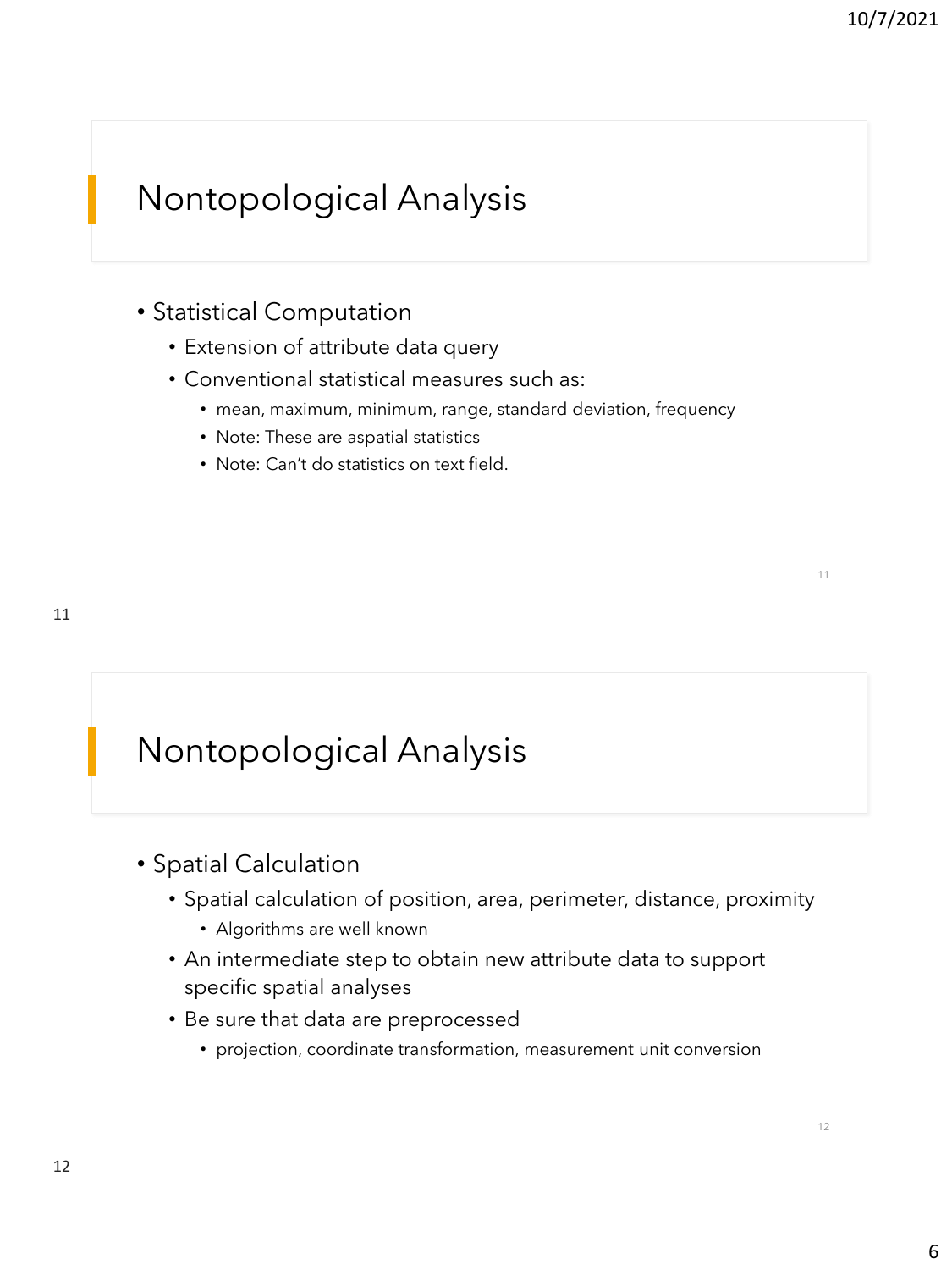$\square$   $\times$ 

| Lightning        | $\circ$        |                                     |             |                       |                          |                                                               |                      |                           |                                                    |
|------------------|----------------|-------------------------------------|-------------|-----------------------|--------------------------|---------------------------------------------------------------|----------------------|---------------------------|----------------------------------------------------|
| Lightning        | $\bullet$      | <b>Field Calculator</b>             |             | $\overline{\Sigma}$   | TE                       | FIRE CAUSE Cause Cn.                                          |                      |                           |                                                    |
| Person           |                | Parcer                              |             |                       | 000                      | Lightning                                                     |                      |                           | Sort Ascending                                     |
| Person<br>Person |                | @ VB Script<br><b>Python</b>        |             |                       | 000                      | Lightning                                                     |                      | ø                         | Sort Descending                                    |
| Lightning        | $\Omega$       | Fields:                             | Type:       | Functions:            | 000                      | Lightning                                                     |                      |                           | Advanced Sorting                                   |
| Person           |                | <b>FID</b><br>Shape                 | @ Number    | Abs (<br>Atn ()       |                          | Person                                                        |                      |                           |                                                    |
| Person           |                | <b>VERSION NO</b>                   | String      | Cos (<br>Exp (        | 000                      | Person                                                        |                      |                           | Summarize                                          |
| Person           |                | <b>METHOD</b>                       | <b>Date</b> | Fix(<br>Int (         | 000                      | Person                                                        |                      | Σ                         | Statistics                                         |
| Lightning        | $\Omega$       | SOURCE<br>SHAPE 1                   |             | Log (                 | 000                      | Lightning                                                     |                      |                           |                                                    |
| Person           |                | FIRELABEL                           |             | sin(1)<br>$ S\alpha $ | 000                      | Person                                                        |                      |                           | Field Calculator                                   |
| Person           |                | <b>OBJECTID</b>                     |             | Tan( )                | 000                      | Person                                                        |                      |                           | <b>Calculate &amp; Statistics</b>                  |
| Person           |                | LOAD DATE                           |             |                       | 000                      | Person                                                        |                      |                           | Generates a report of statistics for<br>Turn Field |
| Person           |                | Show Codeblock                      |             |                       | 000                      | Lightning                                                     |                      |                           | the selected values in this numeric                |
| Person           |                | Cause $CD =$                        |             |                       | 000                      | Person                                                        |                      |                           | Freeze/Uni<br>field. This command is disabled if   |
| Person           |                | $\mathbf{I}$                        |             |                       | 000                      | Person                                                        |                      |                           | this field is not numeric. If any of               |
| Person           |                |                                     |             |                       | 000<br>000               | Person<br>Person                                              |                      | $\boldsymbol{\mathsf{x}}$ | Delete Fiel<br>the records in the table are        |
| Person           |                |                                     |             |                       | 000                      | Person                                                        |                      | Ġ                         | currently selected, statistics will<br>Properties. |
| Lightning        | $\mathbf 0$    |                                     |             |                       | 000                      | Person                                                        |                      | $\mathbf{1}$              | only be generated for the selected                 |
| Person           |                |                                     |             |                       | 000                      | Person                                                        |                      | 1                         | records.                                           |
| Person           |                |                                     |             |                       | 000                      | Person                                                        |                      | $\mathbf{1}$              |                                                    |
| Person           |                |                                     |             |                       | $\overline{\phantom{a}}$ |                                                               |                      |                           |                                                    |
| Person           |                | About calculating fields            | Clear       | Save<br>Load          |                          |                                                               |                      |                           | Statistics of Fires_within_50km_of_PG_for_Cla:     |
| Person           |                |                                     |             |                       |                          |                                                               |                      |                           |                                                    |
| Lightning        | 0              |                                     |             | OK<br>Cancel          |                          |                                                               |                      |                           |                                                    |
| Lightning        | $\circ$        |                                     |             |                       |                          | Field                                                         |                      |                           |                                                    |
| Person<br>Person | 1<br>1         |                                     |             |                       |                          |                                                               |                      |                           |                                                    |
| Lightning        | $\mathbf 0$    |                                     |             |                       |                          | Cause CD                                                      |                      |                           | ▼                                                  |
| Person           |                |                                     |             |                       |                          |                                                               |                      |                           |                                                    |
| Person           | $\overline{1}$ |                                     |             |                       |                          |                                                               |                      |                           |                                                    |
| Person           | $\overline{1}$ |                                     |             |                       |                          | Statistics:                                                   |                      |                           |                                                    |
|                  |                | Statistics and the Field Calculator |             |                       |                          | Count:<br>Minimum: 0<br>Maximum: 1<br>Sum:<br>Mean:<br>Nulls: | 33<br>24<br>0.727273 |                           | Standard Deviation: 0.445362                       |

# Selection in ArcMap

| Selection in ArcMap                                                                                                                                         | Identify from:<br><all layers=""><br/>NoData<br/>MAP 1961 19901.tif<br/>565<br/>-MAT 1961 19901.tif<br/><math>-36</math><br/>- AHM_1961_19901.tif<br/><math>-24</math><br/>1:6,000<br/>CMD_1961_19901.tif</all>                                                                                                                                                                                   |
|-------------------------------------------------------------------------------------------------------------------------------------------------------------|---------------------------------------------------------------------------------------------------------------------------------------------------------------------------------------------------------------------------------------------------------------------------------------------------------------------------------------------------------------------------------------------------|
| Manual selection<br>$\bullet$<br>By Location<br><b>By Attributes</b><br>Show attributes from<br>$\bullet$<br>All layers<br>Selected layer<br>Visible layers | $-237$<br>DD5_1961_19901.tif<br>$-1251$<br>EMT 1961 19901.tif<br>$-396$<br>Eref 1961 19901.tif<br>$-550$<br><b>E-FFP 1961 19901.tif</b><br>$-108$<br>MAP_changed2001_091.tif<br>$-23$<br>MAT_changed2001_091.tif<br>1.7<br>MCMT_1961_19901.tif<br>$-90$<br>PAS_1961_19901.tif<br>$-205$<br><b>B</b> SHM 1961 19901.tif<br>$-58$<br>□ 250k eff lat<br>$-60.374344$<br>250k_eff_lat<br>$-60.374344$ |
| Top-most layer<br>Once you have selected something, the<br>selection will be all ArcGIS sees by<br>default.<br>CAUTION when you export, analyze,<br>compare | 250k_In_Plat_Proj.tif<br>$-786$<br>BEC POLY polygon<br>BC_digital_geology_bedrocks_alb_poly<br>- Takla Group - Witch Lake Formation<br>ନା⊺<br>1,208,780,185 992,281,186 Meters<br>Location:<br>Field<br>Value<br><b>AREA</b><br>889292390801<br><b>FID</b><br>$\bullet$<br>Shape<br>Polygon<br>Shape Area 889292390803<br>Shape_Leng 12171344.3133                                                |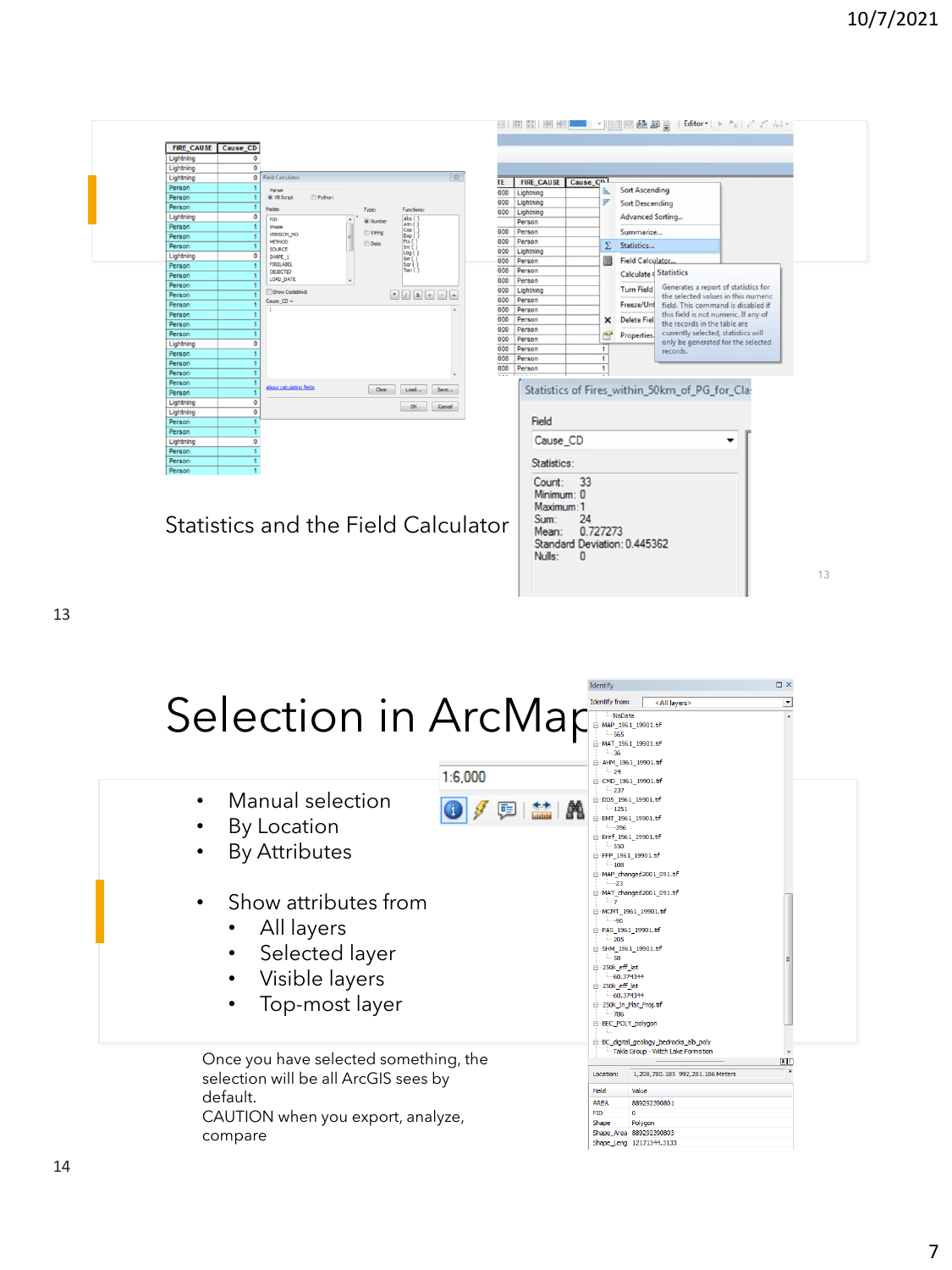

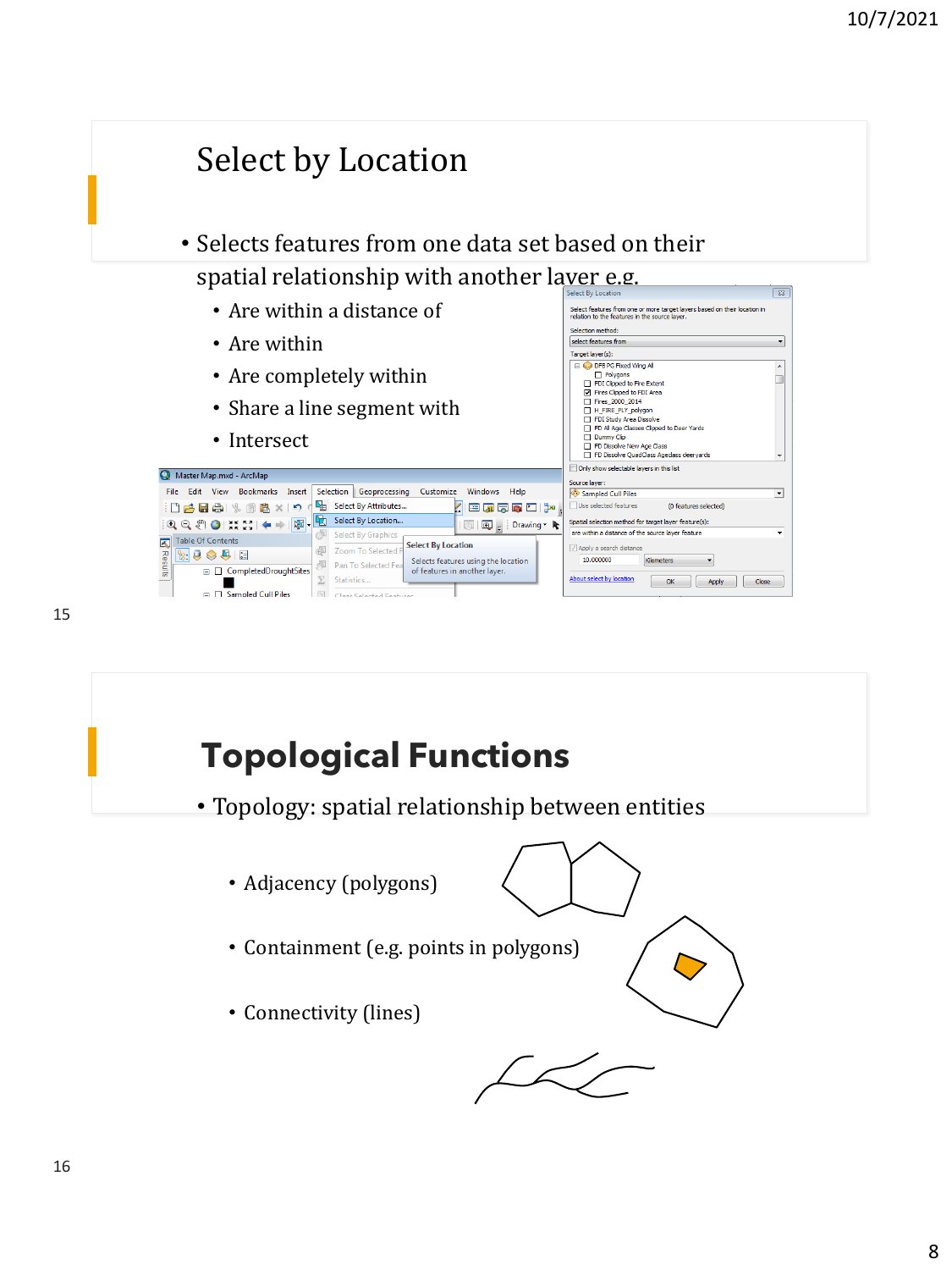# Topological Functions

- Feature-Based Analysis: Find relationships between features of one layer and those of another
	- Common functions: Point in polygon, adjacency, connectivity, buffering
		- Point in polygon matching: whether a given point feature falls inside a polygon



#### **Plumb-line algorithm**

Odd number of intersections: **In** Even number of intersections: **Out**

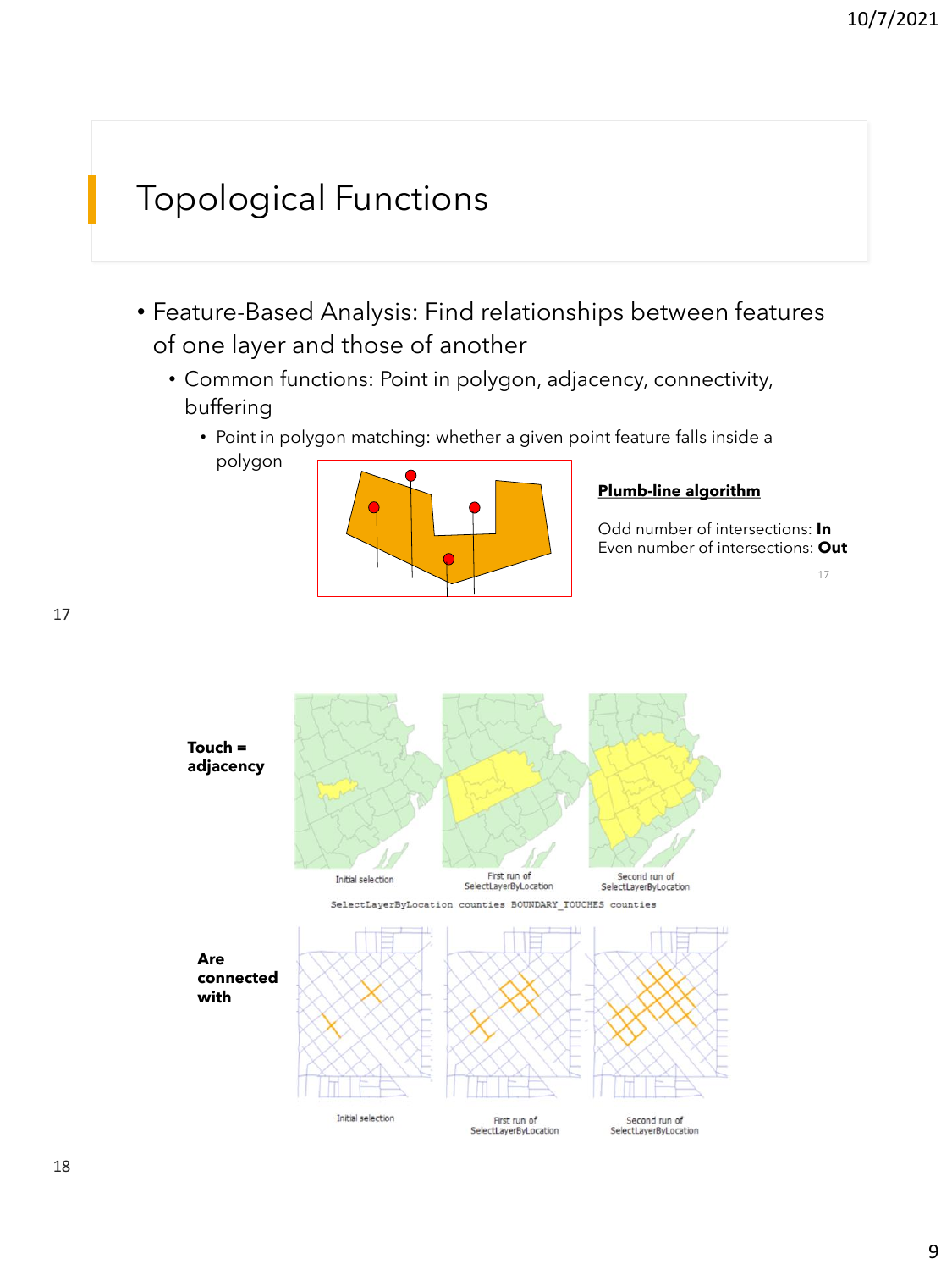19

# Topological Functions

- Buffering
	- A buffer is a zone covering a specified distance around a spatial feature
		- Buffer zones are polygons.
		- Buffer distance is usually user defined
		- Boundaries of overlapping buffer zones are automatically dissolved to give a single coherent buffer polygon

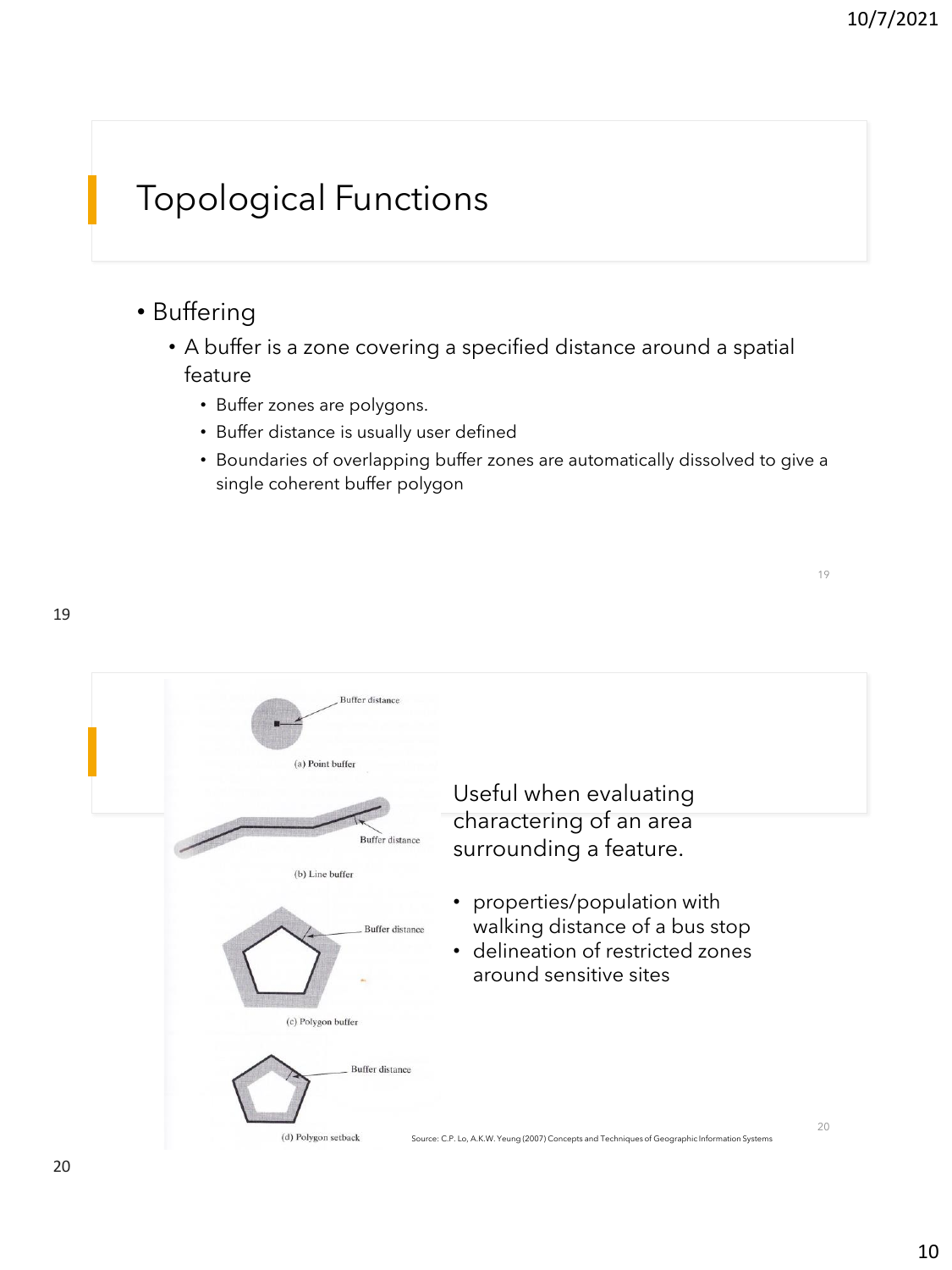

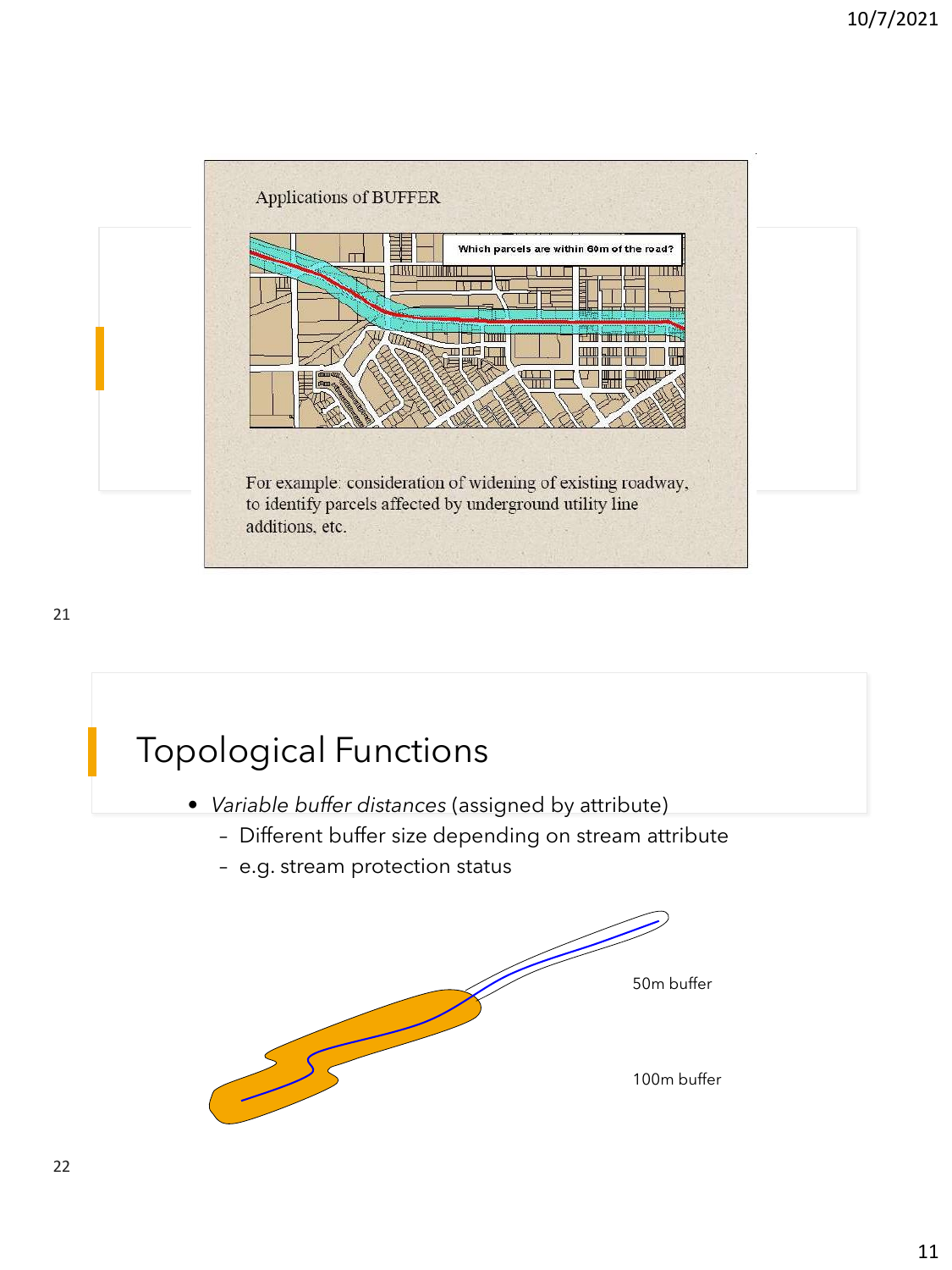## Topological Functions

- Reclassification
	- Database simplification process
		- reduces (modifies) the categories in attribute data
	- Two step process
		- Nontopological: select attribute e.g. a range of values and assign them a new class
		- Topological: dissolve according to new classification scheme



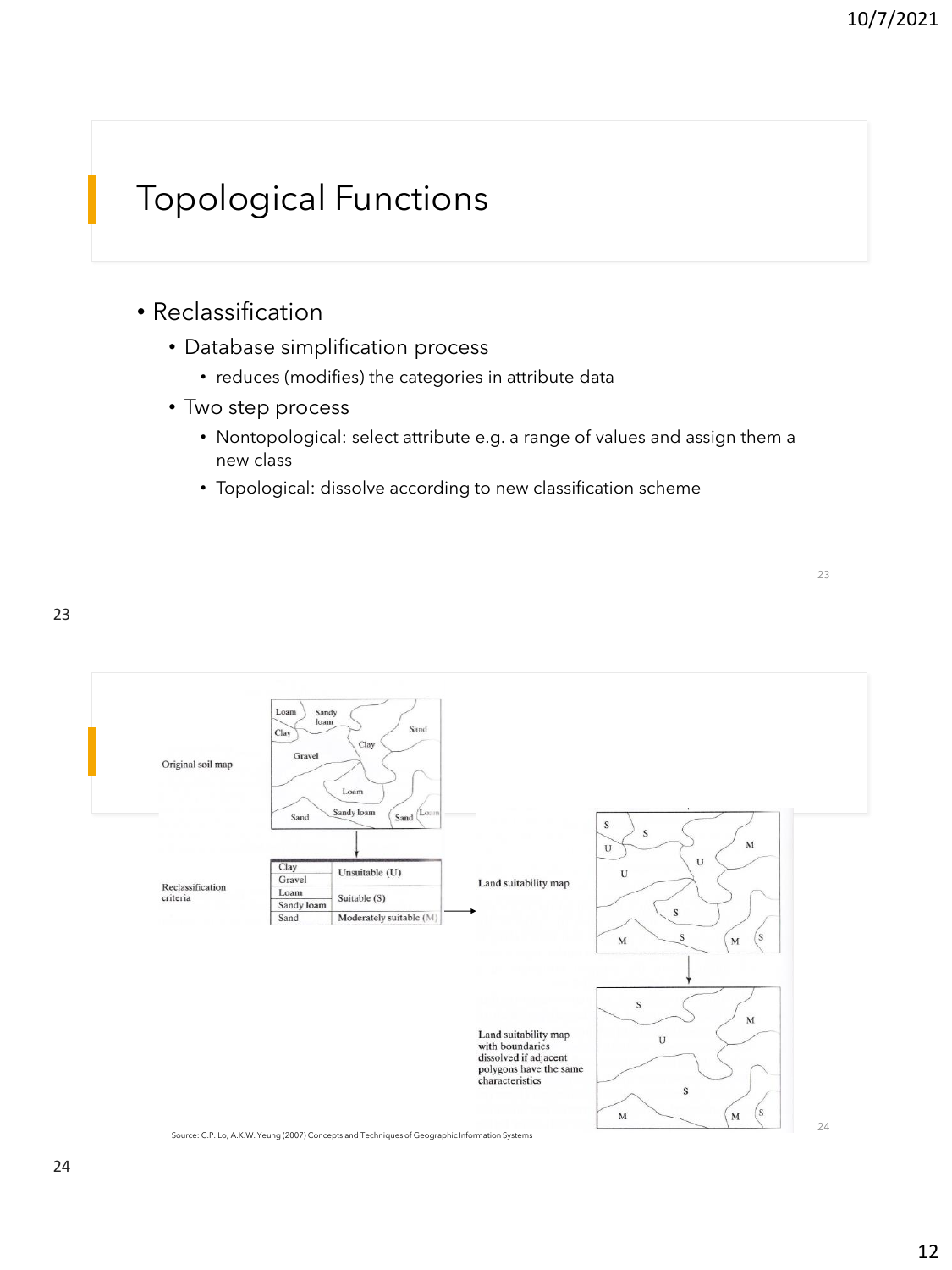#### The Concept of GIS Overlay

- Overlay addresses the relationship of the overlap between spatial features.
- Overlay combines the spatial *and* attribute data of two input themes.



Three input feature types, overlay cover is always polygon:

1) point-in-polygon, **points are output** 2) line-in-polygon, \_\_\_\_\_\_, lines are output 3) polygon-in-polygon polygons are output

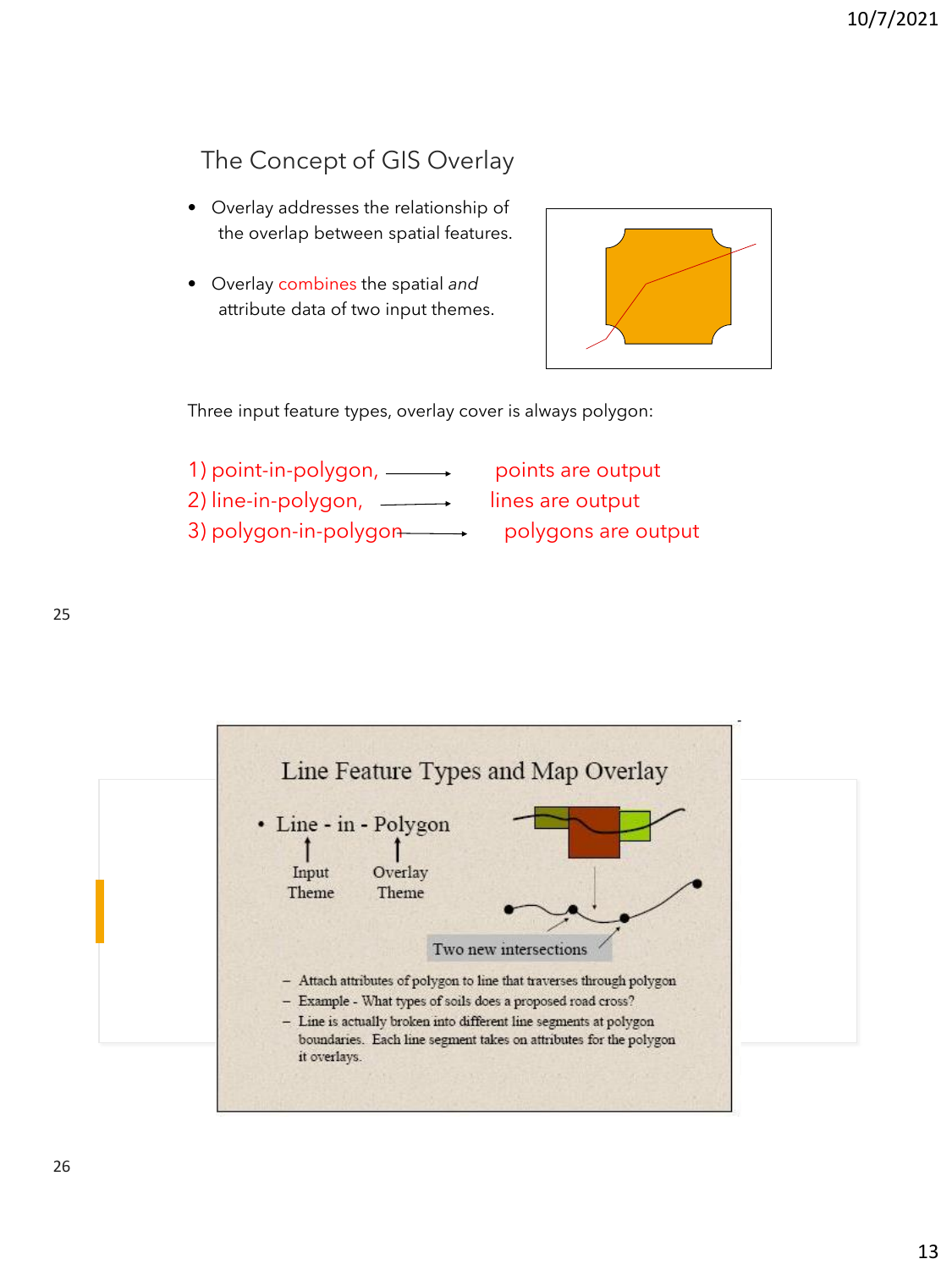

## Topological Functions

#### • Topological Overlay Operators

- UNION: Overlays polygons and keeps all areas in both layers. Never clips data
- INTERSECT: Keeps potions of the first input layer that fall within the second input layer
- IDENTITY: Overlays polygons and keeps all input features
- CLIP: Cuts out the first input layer using the second input layer as a cookie cutter
- ERASE: Erases part of the first input layer using the second input layer
- SPLIT: Divide the polygons in the first input layer into a number of smaller polygons based on the second input layer